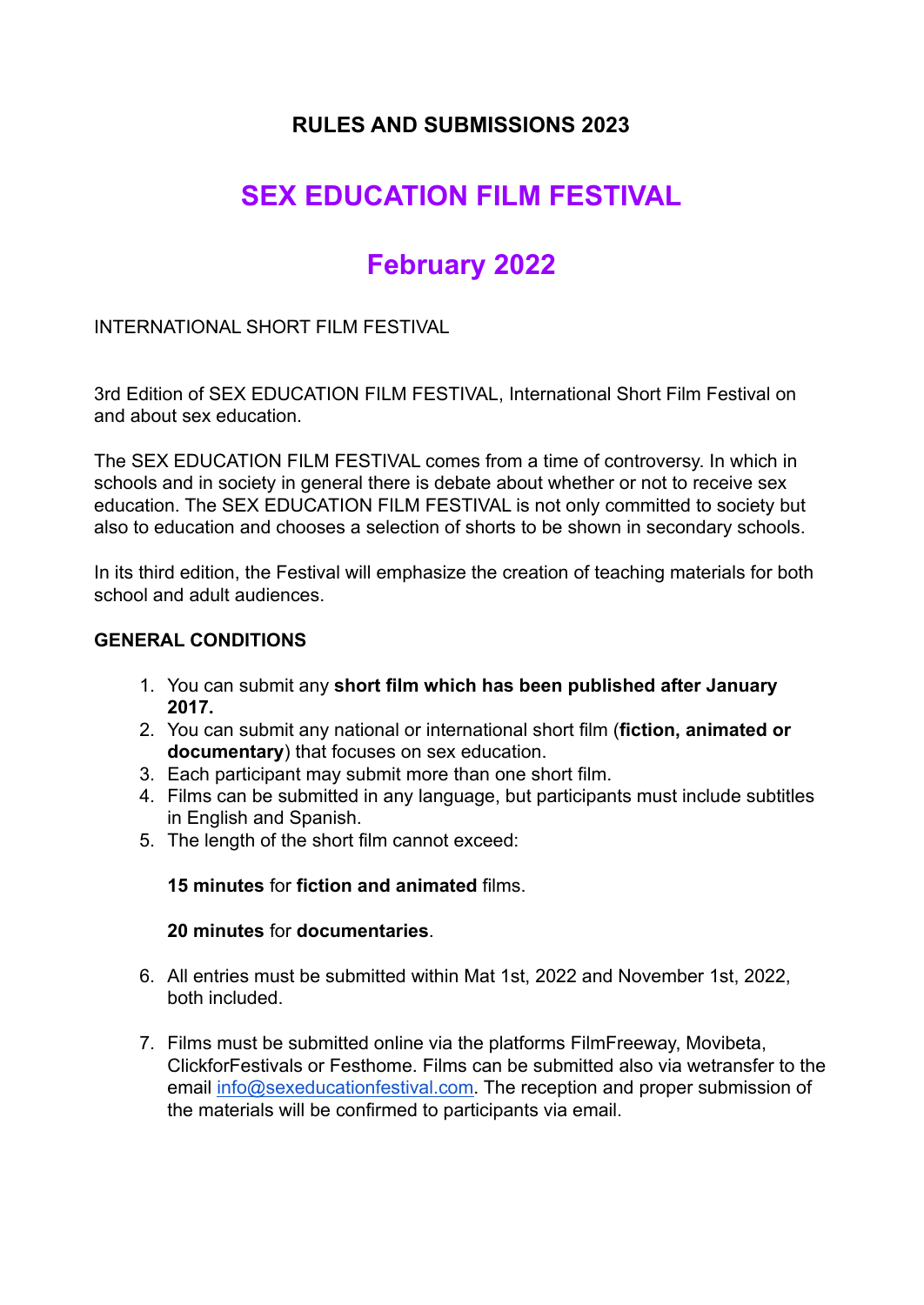8. The authors of the selected short films for the Official Selection and the Non Competitive Selection must send a high quality copy of the film, two stills and, if possible, a teaser to be published at the Official Programme. All these must be sent to the email address submitted by the organization of the festival:

[info@sexeducationfestival.com](mailto:info@sexeducationfestival.com)

- 9. The organization will announce the **finalists on the 1st of December 2022**.
- 10.The films may not include any content that disrespects any person, group or entity or violates people's rights to honour, privacy, and their own image or any other rights affecting third parties.
- 11. The organization of the SEX EDUCATION FILM FESTIVAL declines any legal responsibility regarding the short films submitted to the Festival and their content.
- 12.The participants must guarantee that the short films are not violating any intellectual property, industrial or exploitation rights.
- 13.The authors of the short films submitted to the Festival sign over the rights for the Festival to show them publicly.
- 14.All submitted material will become part of the festival's archive.
- 15.The concession of the right to show the short films included in the Official Selection, and therefore, included in the official festival's programme, will be extended for one year, beginning on the last day of this current edition of the festival.
- 16.The organization keeps the right of partial or total use of the short films in the Official Selection, always without any commercial or lucrative purpose, for the promotion or advertising of the Festival. Likewise the organization keeps the right to publish a preview or a piece of maximum 30 seconds of each short film in the Official Selection in the Website and Social Media for the same purpose.
- 17.None of the short films that have already been selected in previous editions will be accepted within the Official Selection.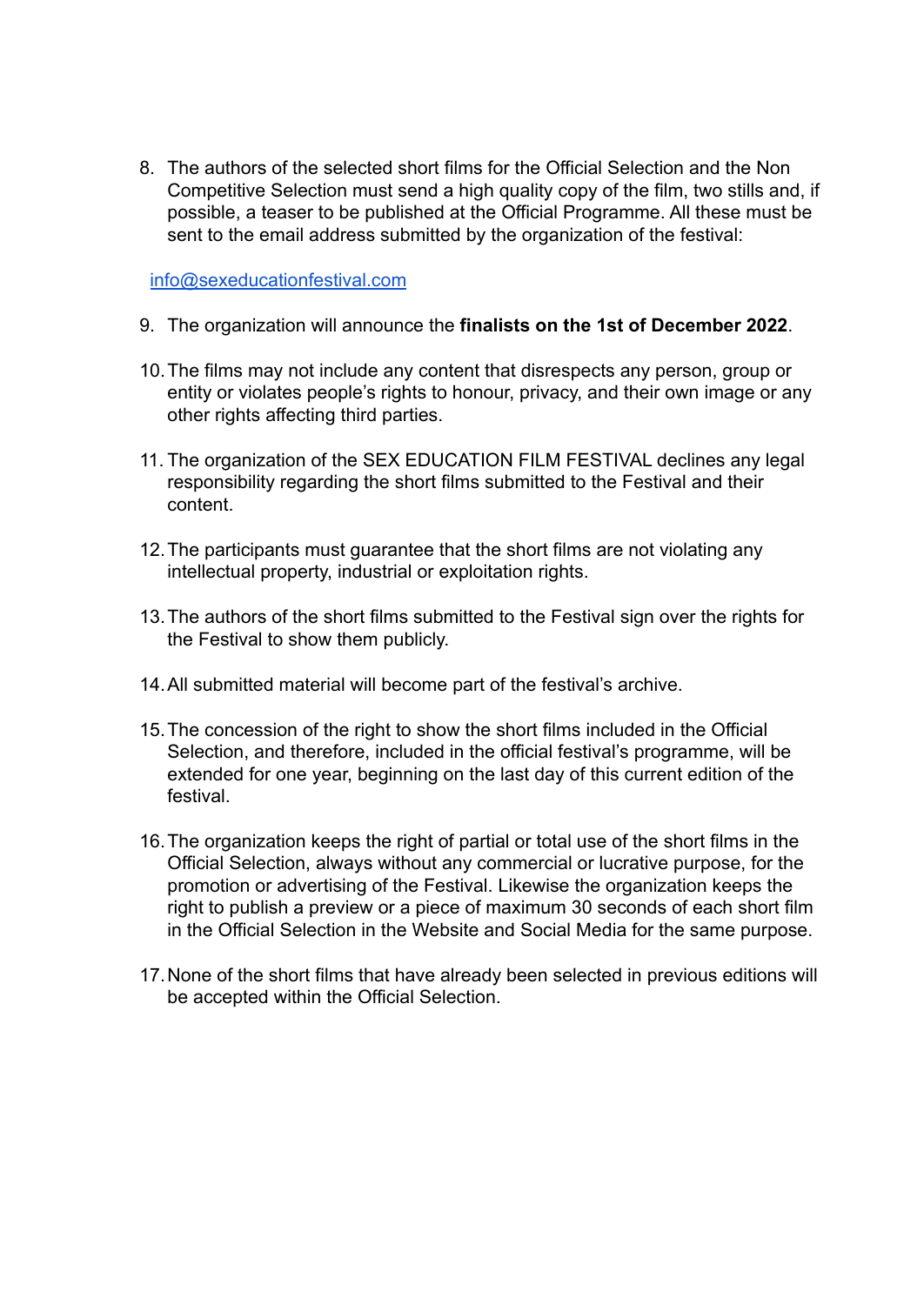### **SELECTION PROCESS AND JURY**

The organization of the festival will appoint a jury consisting of several professionals related to the world of communication, cinema, education and sex education. After watching all the short films submitted, the organization of the festival will select the films for the Official Selection, which will be screened in the several venues of the SEX EDUCATION FESTFILM IVAL.

The jury will watch the finalists that make it to the Official Selection and decide the awards.

The Festival's organization will grant a Special Mention, if so it deems.

#### **SCREENINGS**

From the 21st to the 25th February 2022, in the several SEX EDUCATION FILM FESTIVAL venues spread around the municipality of Terrassa.

Only if directors agree, Festival Online through the Festhome platform, which meets the most stringent security standards, including encryption and DRM protection.

#### **AWARDS**

#### **2 categories**

**A) TEENS EDUCATION Short films to be seen by teenagers, from 12 years old.**

**Jury's award for best documentary, fiction or animated short film**. 500 euros

**Audience's award for best documentary, fiction or animated short film**. To be determined

#### **B) ADULTS EDUCATION Short films to be seen by adults, from 18 years old.**

**Jury's award for best documentary, fiction or animated short film**. 500 euros

**Audience's award for best documentary, fiction or animated short film**. To be determined

**Honorable Mentions**: No cash price.

Any award may be declared void should the jury decide so.

The awards are subject to applicable taxes.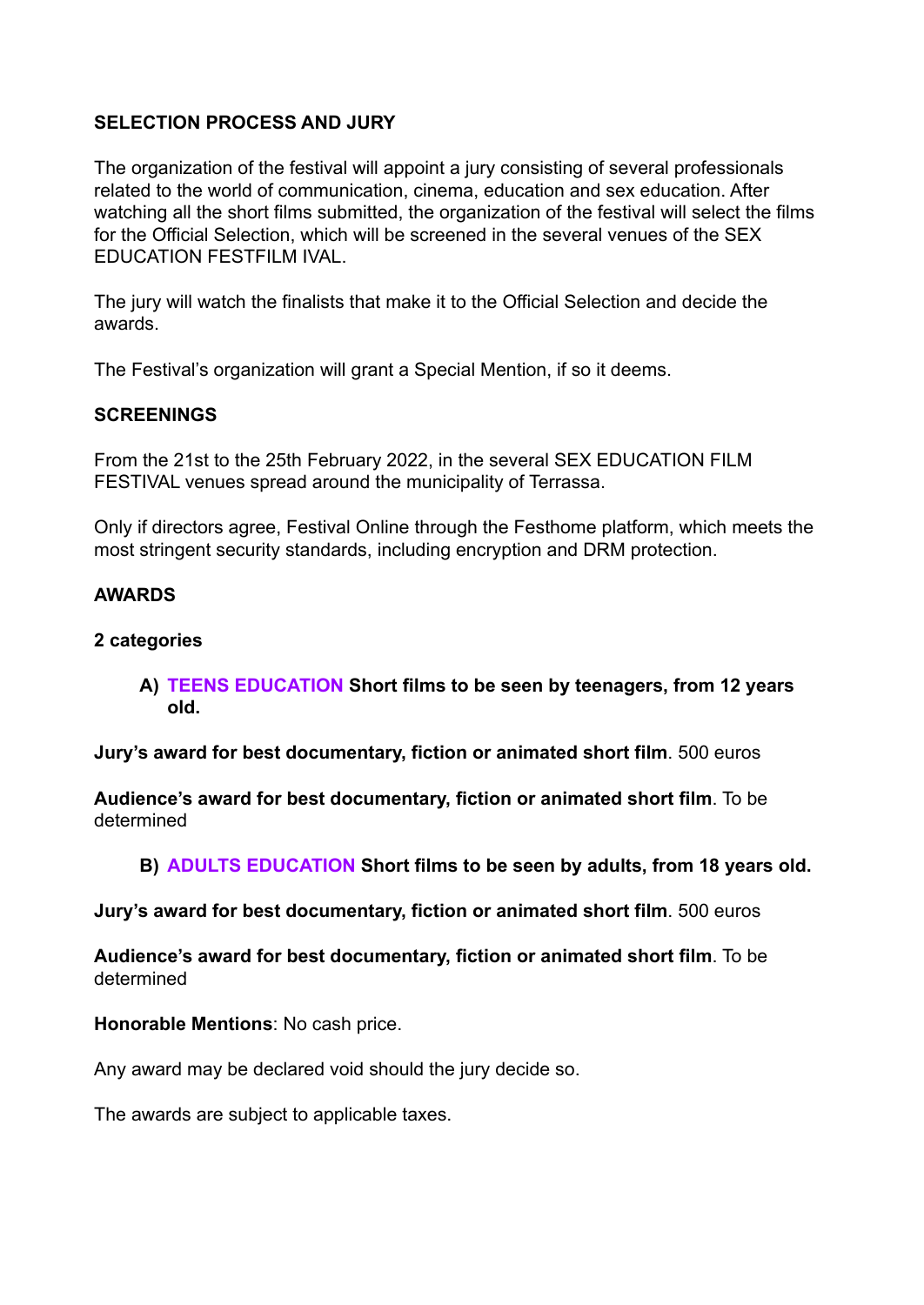#### **SUBMISSION AND SCREENING REQUIREMENTS**

Films must be submitted online via the platforms: FilmFreeWay, Clickfor Festivals, Movibeta or [Festhome](https://festhome.com/). You can also submit your films via Wetransfer to the email of SEX EDUCATION FILM FESTIVAL: [info@sexeducationfestival.com](mailto:info@sexeducationfestival.com)

The deadline for the submission is November the 1st, 2022.

If a film is selected for the Official Selection, the organization will require a high quality copy from the person of contact specified on the submission form.

The organization reserves the right to recode the original films in order to adapt them to the requirements of the screening, keeping its quality as far as possible.

The organization reserves the right to solve any issue not foreseen in these rules. In the event of a disagreement in the interpretation of the Rules for Participation of the SEX EDUCATION FILM FESTIVAL, the organization will resolve within a week's time about the issues brought up by the participants, being the organization's decision totally binding.

#### **TERMS OF ACCEPTANCE**

Each participant declares, guarantees, and confirms the following to the SEX EDUCATION FILM FESTIVAL Organization:

He/she is of legal age.

In case of student participation, an adult may have to submit the film.

He/she is responsible for adhering to the terms and conditions and shall not hold the SEX EDUCATION FILM FESTIVAL Organization accountable for breach of said terms.

The participant expressly agrees to comply with each and every one of the terms and conditions of this contest, which can be inquired about at any moment by each participant. Failure to comply with any of the terms may lead to the disqualification of the contest participant.

It is understood that the participant, when participating in the contest, accepts these terms and conditions, and, therefore, gives the SEX EDUCATION FILM FESTIVAL the authorization to publish its name and image on the festival website, as well as any type of promotion or publication for informational and non-commercial purposes.

#### **PRIVACY POLICY AND COMPLIANCE WITH THE PERSONAL DATA PROTECTION REGULATIONS**